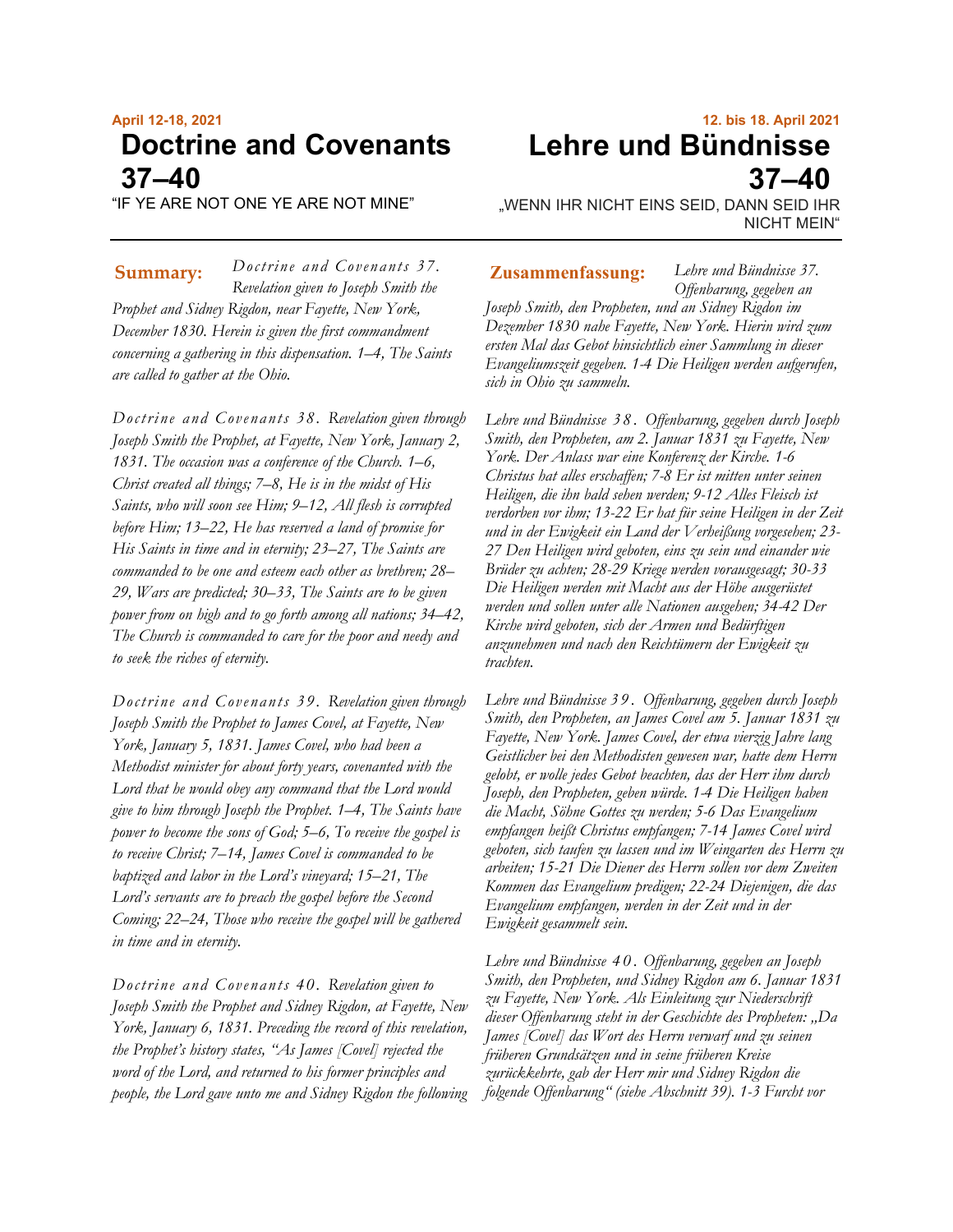*revelation" (see section 39). 1–3, Fear of persecution and cares of the world cause rejection of the gospel.*

# **Supplemental Jewish and Holy Land Insights**

#### **What is the significance of "gathering?"** The Jewish tradition of a

latter-day "Joseph son of Joseph" is so significant to the "gathering" that it should be repeated. When the Chief Rabbi, Avraham HaKohen Kook was appointed in Palestine in the 1920's, he was asked if the Jews could now build the Temple (destroyed since year 70 A.D.). His response was that the priestly rights were gone and referred to the great 12<sup>th</sup> century rabbi Moses Maimonides, who said, in effect, "We are waiting for a Messiah Ben-Joseph, to him will be given the keys of the gathering of Israel, he will restore Temple worship." "Wandering from place to place, has been one of the major components of Jewish history, for since the time of the Patriarchs the 'wandering Jew' has suffered from a lack of territory, government, and defense. Major Jewish migrations in search of favorable living conditions and in flight from harassment, destruction of the Second Temple. The scattering of Jews throughout the Christian and Islamic states, culminating in the expulsion from the Iberian Peninsula in 1492 and their settlement in the New World since the early stages of the European colonization, a process that greatly accelerated in the latter half of the 19th century. Throughout the period of the Diaspora, small numbers of Jews made their way back to Erez Israel, the land promised them in a covenant with their God." "Although the ten tribes disappeared, the prophets Isaiah, Jeremiah and Ezekiel promised that the time would come when they would be reunited with the remainder of the Jewish nation. This promise kept alive the hope that the ten tribes still existed and would be found." "Numerous attempts have been made by travelers and explorers to

*Verfolgung und die Sorgen der Welt verursachen die Ablehnung des Evangeliums.*

**Ergänzende Jüdische und Heilige Land Einsichte**

**Welche Bedeutung hat**  das "Sammeln"? Die jüdische Tradition eines neueren "Joseph, des

Sohnes Josephs" ist für die "Versammlung" so bedeutsam, dass sie wiederholt werden sollte. Als der Oberrabbiner Avraham HaKohen Kook in den 1920er Jahren in Palästina ernannt wurde, wurde er gefragt, ob die Juden nun den Tempel bauen könnten (zerstört seit dem Jahr 70 v. Chr.). Seine Antwort war, dass die Priesterrechte weg waren und sich auf den großen Rabbiner Moses Maimonides aus dem 12. Jahrhundert bezogen, der tatsächlich sagte: "Wir warten auf einen Messias Ben-Joseph, dem er die Schlüssel für die Versammlung Israels erhalten wird. Er wird die Tempelverehrung wiederherstellen." "Das Wandern von Ort zu Ort war einer der Hauptbestandteile der jüdischen Geschichte, denn seit der Zeit der Patriarchen leidet der, wandernde Jude 'unter einem Mangel an Territorium, Regierung und Verteidigung. Große jüdische Migrationen auf der Suche nach günstigen Lebensbedingungen und auf der Flucht vor Belästigung, Zerstörung des Zweiten Tempels. Die Zerstreuung der Juden in den christlichen und islamischen Staaten, die 1492 in der Vertreibung von der Iberischen Halbinsel und ihrer Ansiedlung in der Neuen Welt seit den frühen Stadien der europäischen Kolonialisierung gipfelte, beschleunigte sich in der zweiten Hälfte des 19. Jahrhunderts erheblich . Während der Diaspora kehrten nur wenige Juden nach Erez Israel zurück. Das Land versprach ihnen einen Bund mit ihrem Gott. " Obwohl die zehn Stämme verschwunden waren, versprachen die Propheten Jesaja, Jeremia und Hesekiel, dass die Zeit kommen würde, in der sie mit dem Rest der jüdischen Nation wiedervereinigt würden. Dieses Versprechen hielt die Hoffnung aufrecht, dass die zehn Stämme noch existierten und gefunden wurden." "Reisende und Entdecker haben zahlreiche Versuche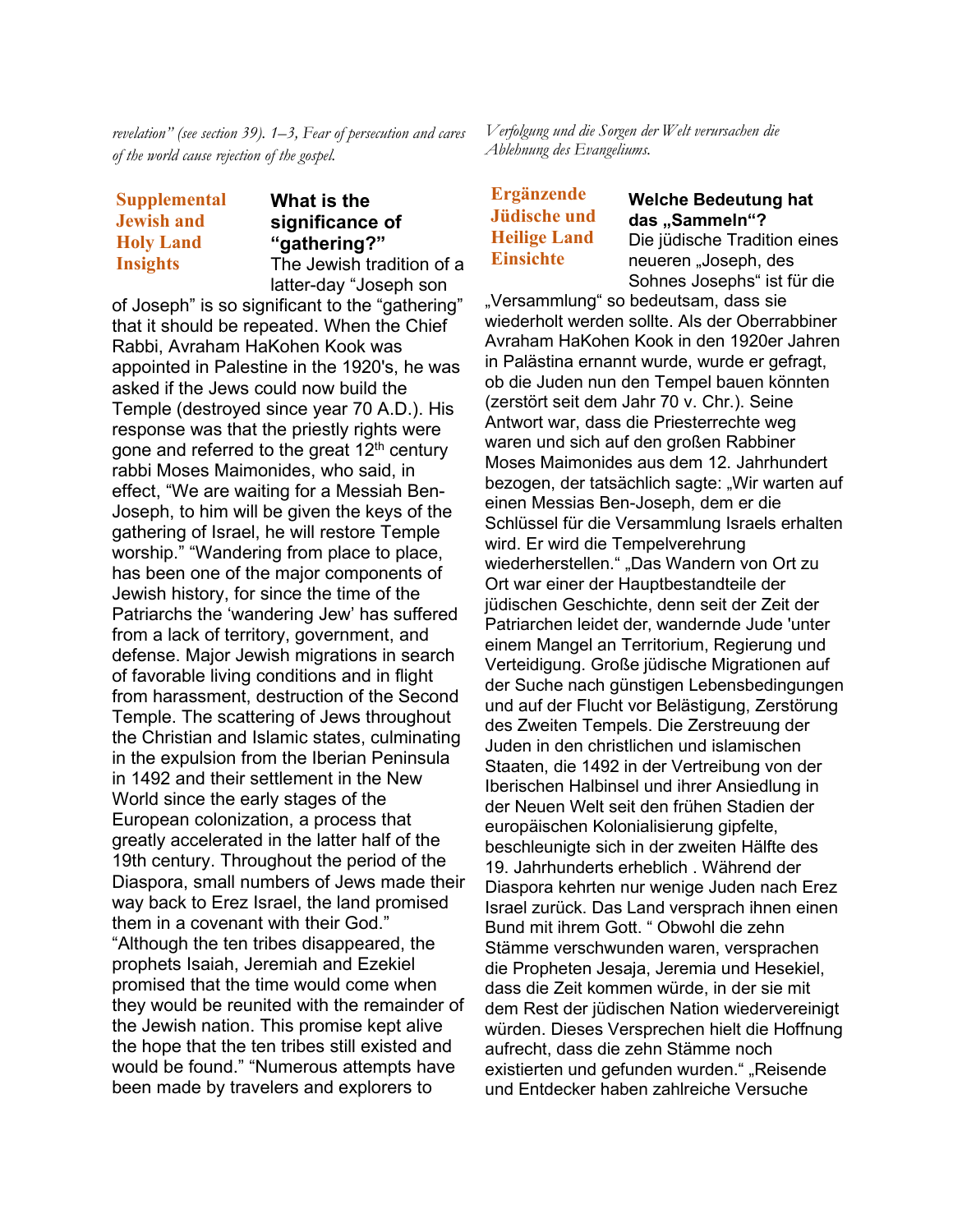discover the ten tribes, or to identify them with different people. Almost every nation, including the Japanese, Persians, the Falashas of Ethiopia, Red Indians, and the British, have been suggested as descendants of the lost tribes." **(Encyclopedia Judaica Jr.)**

## **How does one part of the family have clues of the other part of the family?**

In Tel Aviv, the Diaspora Museum displays the supposed travels and dispersion of the tribes of Israel. The museum curators also identify "Mormons" as those claiming to be part of the lost tribes, identifying themselves for the most part as Ephraimites from the Israelite tribe of Joseph. Following the deliverance of Israel from Egypt, the account of Joshua and Caleb as spies or emissaries for Israel introduces some symbolism of two tribes working together. Returning with a good report, they exemplified choosing to serve the Lord faithfully and leading Israel. Joshua was of the tribe of Joseph and Caleb of Judah, two tribes that have always led Israel in the past. Their shared, present-andfuture obligations to deliver a good report enjoins them to continue to lead Israel in these latter-days and to perpetuate the faithful examples of choosing to serve the Lord. The two tribes will once again combine as emissaries for the Lord preceding the gathering of the rest of Israel. The symbol of the Israeli Ministry of Tourism is the characterization of the two emissaries (Joshua and Caleb) carrying a clump of grapes between them - bringing good news!

## **How are we reassured that this is the time of the gathering of Israel?**

There must be a gathering going on because when I was born in 1941, there were only a few hundred thousand Jews in what was to become the land of Israel. Now, there are more than 7 million Jews in Israel. In the last decade of the twentieth century,

unternommen, die zehn Stämme zu entdecken oder sie mit verschiedenen Menschen zu identifizieren. Fast jede Nation, einschließlich der Japaner, Perser, der Falashas von Äthiopien, der Indianer und der Briten, wurde als Nachkommen der verlorenen Stämme vorgeschlagen." **(Enzyklopädie Judaica Jr.)**

#### **Wie hat ein Teil der Familie Hinweise auf den anderen Teil der Familie?**

In Tel Aviv zeigt das Diaspora-Museum die angeblichen Reisen und Zerstreuung der Stämme Israels. Die Museumskuratoren identifizieren "Mormonen" auch als diejenigen, die behaupten, Teil der verlorenen Stämme zu sein, und identifizieren sich größtenteils als Ephraimiten aus dem israelitischen Stamm Joseph. Nach der Befreiung Israels aus Ägypten führt der Bericht über Josua und Kaleb als Spione oder Abgesandte Israels eine Symbolik für die Zusammenarbeit zweier Stämme ein. Als sie mit einem guten Bericht zurückkehrten, veranschaulichten sie beispielhaft die Entscheidung, dem Herrn treu zu dienen und Israel zu führen. Josua gehörte zum Stamm Joseph und Kaleb von Juda, zwei Stämme, die Israel in der Vergangenheit immer geführt haben. Ihre gemeinsame gegenwärtige und zukünftige Verpflichtung, einen guten Bericht zu liefern, verpflichtet sie, Israel in diesen letzten Tagen weiterhin zu führen und die treuen Beispiele für die Entscheidung, dem Herrn zu dienen, fortzusetzen. Die beiden Stämme werden sich erneut als Abgesandte für den Herrn zusammenschließen, bevor sich der Rest Israels versammelt. Das Symbol des israelischen Tourismusministeriums ist die Charakterisierung der beiden Abgesandten (Joshua und Caleb), die eine Weintraube zwischen sich tragen - eine gute Nachricht!

# **Wie können wir beruhigt sein, dass dies die Zeit der Versammlung Israels ist?**

Es muss eine Versammlung stattfinden, denn als ich 1941 geboren wurde, gab es nur wenige hunderttausend Juden in dem Land, das das Land Israel werden sollte. Jetzt gibt es in Israel mehr als 7 Millionen Juden. Im letzten Jahrzehnt des 20. Jahrhunderts haben sich fast eine Million russischsprachiger Juden nach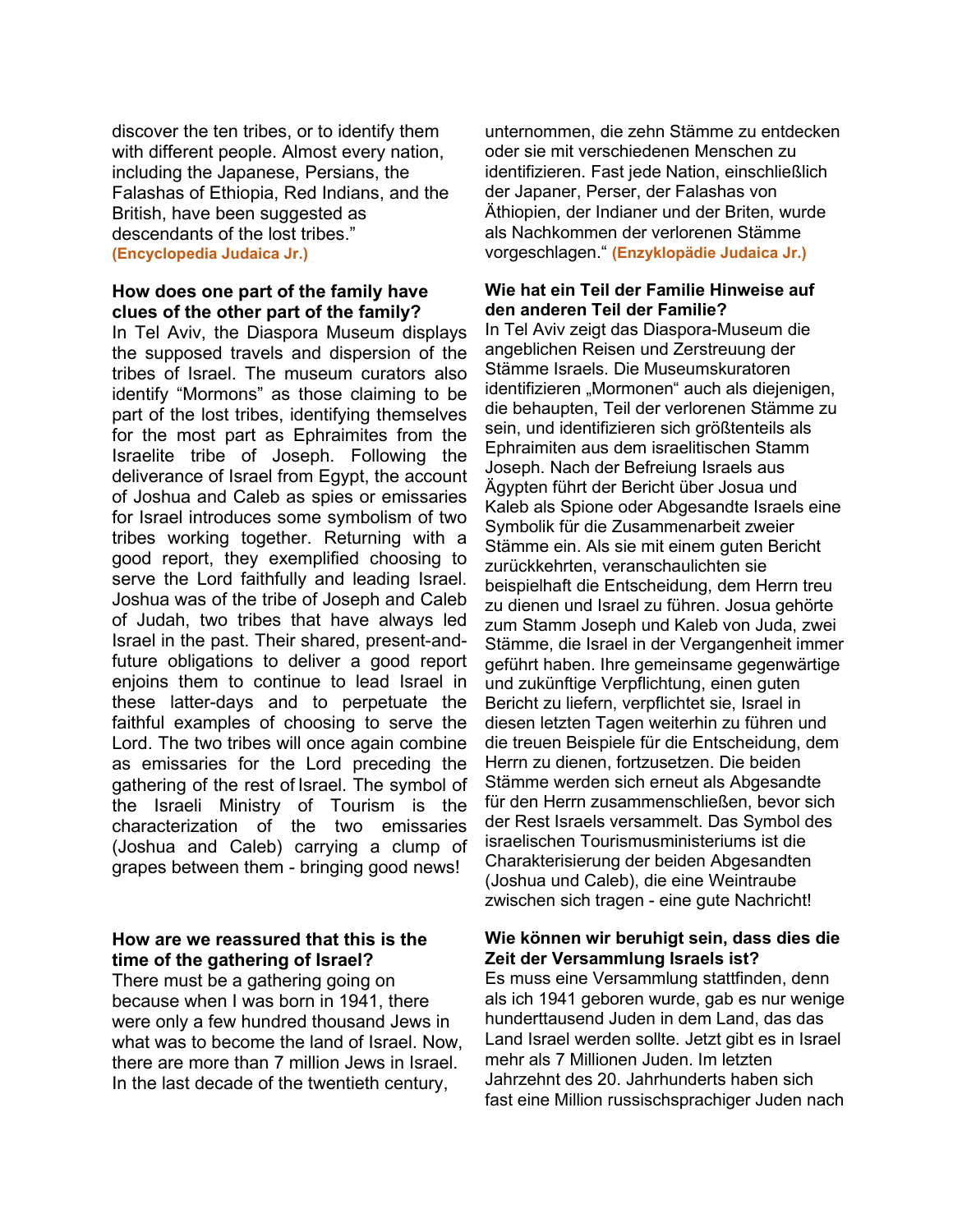almost a million Russian- speaking Jews have gathered to Israel. There were months when more than twenty thousand Russian immigrants were landing in Israel. Mobile homes were hastily bought and built to accommodate them. Many of those mobile homes were built under the direction of a Latter-day Saint, Fred Huckvale of California (Joseph was blessing Judah!). During that peak arrival period, the brethren in a Jerusalem branch priesthood meeting were discussing Jeremiah's prophecy, as Russians were coming (from the north): "Therefore, behold, the days come, saith the LORD, that it shall no more be said, The LORD liveth, that brought up the children of Israel out of the land of Egypt; But, The LORD liveth, that brought up the children of Israel from the land of the north, and from all the lands whither he had driven them: and I will bring them again into their land that I gave unto their fathers." **(Jeremiah 16:14-15)**

## **How did the recent gathering of the Jews get started?**

The subject of the ingathering of the Jews rippled through Europe at the beginning of the twentieth century. Schemes were hatched to "get the Jews out" of Europe or maybe they should gather to Uganda! "In 1903 the Zionist movement was shaken by the introduction of the Uganda Scheme, which proposed that the Jews settle in the East African Protectorate of Uganda rather than the disputed territory of Palestine. Weizmann was among the opponents of this plan, unwilling to agree to Zionism without Zion. By a quirk of fate this adamant stand gained him an introduction to British leader Arthur James Balfour, who was later to play an important role in the establishment of the Jewish state. Balfour had been puzzled by the Zionist rejection of the Uganda plan and asked Weizmann to explain this step. Weizmann then asked Balfour whether, if he were offered Paris he would abandon London. Balfour answered, 'No, London is the capital of my country.' Weizmann

Israel versammelt. Es gab Monate, in denen mehr als zwanzigtausend russische Einwanderer in Israel landeten. Mobilheime wurden hastig gekauft und gebaut, um sie unterzubringen. Viele dieser Mobilheime wurden unter der Leitung eines Heiligen der Letzten Tage, Fred Huckvale aus Kalifornien, gebaut (Joseph segnete Juda!). Während dieser Hauptankunftszeit diskutierten die Brüder in einer Priestertumsversammlung in Jerusalem über Jeremias Prophezeiung, als die Russen (aus dem Norden) kamen: "[Darum seht, es werden Tage kommen - Spruch des Herrn -, da sagt man nicht mehr: So wahr der Herr lebt, der die Söhne Israels aus Ägypten heraufgeführt hat!, sondern: So wahr der Herr lebt, der die Söhne Israels aus dem Nordland und aus allen Ländern, in die er sie verstoßen hatte, heraufgeführt hat. Ich bringe sie zurück in ihr Heimatland, das ich ihren Vätern gegeben habe.]" **(Jeremia 16: 14-15)**

#### **Wie hat die neuere Versammlung der Juden begonnen?**

Das Thema der Zusammenkunft der Juden zog sich zu Beginn des 20. Jahrhunderts durch Europa. Es wurden Pläne entwickelt, um die Juden aus Europa herauszuholen, oder sie sollten sich vielleicht nach Uganda versammeln! 1903 wurde die zionistische Bewegung durch die Einführung des Uganda-Programms erschüttert, das vorschlug, dass sich die Juden eher im ostafrikanischen Protektorat Uganda als im umstrittenen Gebiet Palästinas niederlassen sollten. Weizmann gehörte zu den Gegnern dieses Plans und wollte dem Zionismus ohne Zion nicht zustimmen. Durch eine Eigenart des Schicksals erhielt er durch diese unnachgiebige Haltung eine Einführung in den britischen Führer Arthur James Balfour, der später eine wichtige Rolle bei der Errichtung des jüdischen Staates spielen sollte. Balfour war verwirrt über die zionistische Ablehnung des Uganda-Plans und bat Weizmann, diesen Schritt zu erklären. Weizmann fragte dann Balfour, ob er London verlassen würde, wenn ihm Paris angeboten würde. Balfour antwortete: "Nein, London ist die Hauptstadt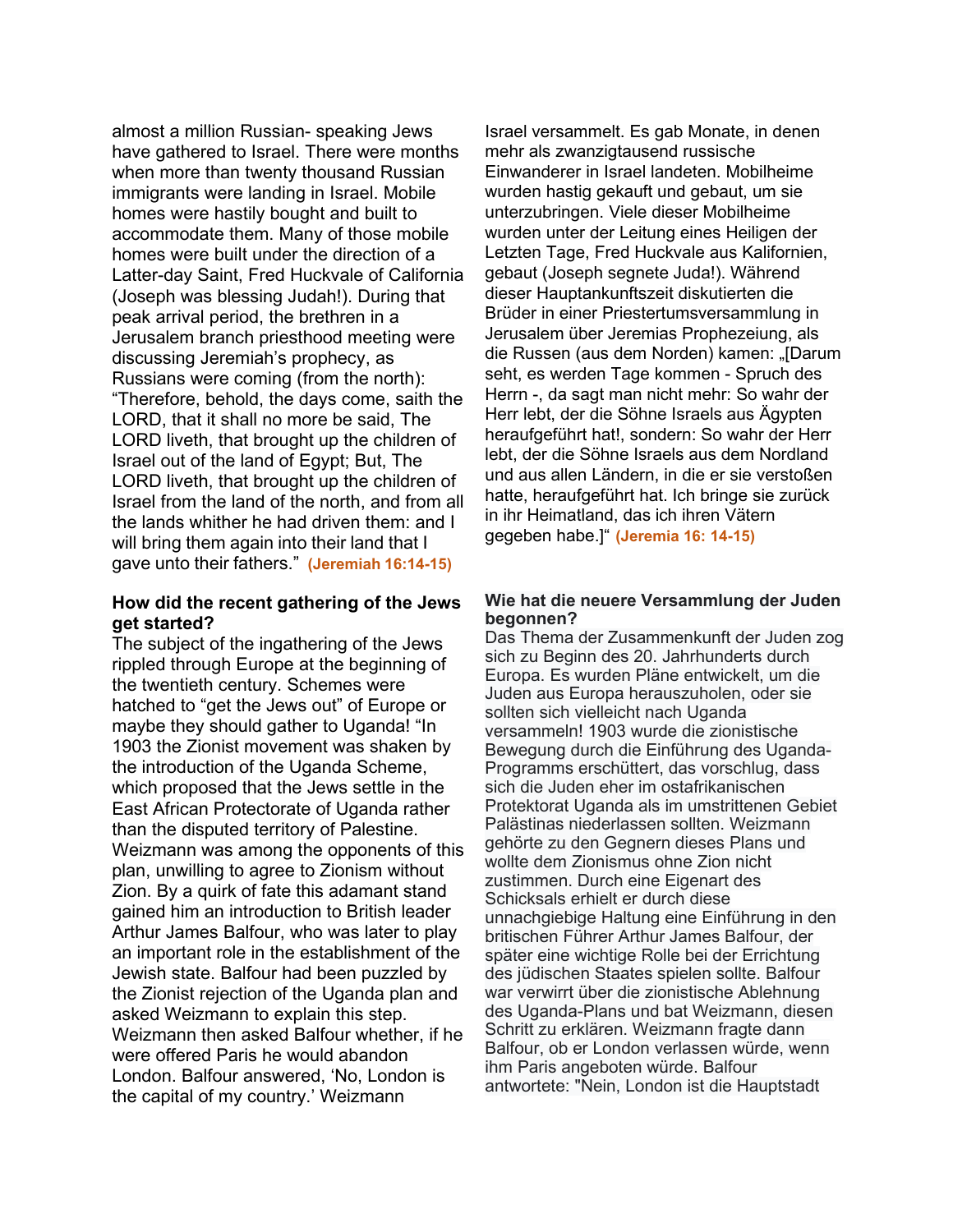replied, 'Jerusalem was the capital of our country when London was a marsh'." **(Encyclopedia Judaica Jr.)**

## **What is the background for the Balfour Declaration?**

Subsequently, the Balfour Declaration, calling for the ingathering of the Jews, brought exhilaration to Jews and others who cherished the biblical prophesies of the gathering of the children of Israel. "Lord Balfour, who was a British statesman, first began to take an interest in the Jewish question in 1902–1903, when Theodor Herzl spoke with Joseph Chamberlain, the British colonial secretary and with Lord Lansdowne, the foreign secretary, about a homeland for the Jews. Lord Balfour was prime minister at that time. "He listened sympathetically to both Theodor Herzl and Chaim Weizmann. The latter met Balfour in 1906 and spoke to him about the need to build a Jewish homeland on the soil of what was then Palestine. Lord Balfour's interest in Zionism grew more intense during World War I, when he became foreign secretary. "The meetings with Weizmann eventually led to the Balfour Declaration, which he signed in 1917. This was England's declaration of approval that 'a national home for the Jewish people' be built in Palestine. In 1925 Balfour accepted an invitation to open the Hebrew University on Mount Scopus in Jerusalem. He made the then difficult journey to Jerusalem at the age of 77, in the company of his niece and her husband, who served as Balfour's private secretary. Another niece, Blanche Dugdale, worked closely with Chaim Weizmann." "News of Balfour's letter brought joy to Jewish communities throughout the world. Copies of the Declaration were showered from airplanes over Jewish townships in Germany, Austria and Poland, and on the shores of the Black Sea. 200,000 Jews rallied at Odessa, Russia, bearing banners inscribed 'Land and Freedom in Erez Israel!' (Their enthusiasm was soon silenced when

meines Landes." Weizmann antwortete: "Jerusalem war die Hauptstadt unseres Landes, als London ein Sumpf war." **(Enzyklopädie Judaica Jr.)**

#### **Was ist der Hintergrund für die Balfour-Erklärung?**

In der Folge brachte die Balfour-Erklärung, in der die Zusammenkunft der Juden gefordert wurde, Juden und anderen, die die biblischen Prophezeiungen über die Versammlung der Kinder Israel schätzten, Erheiterung." "Lord Balfour, ein britischer Staatsmann, begann sich 1902–1903 erstmals für die Judenfrage zu interessieren, als Theodor Herzl mit Joseph Chamberlain, dem britischen Kolonialsekretär, und Lord Lansdowne, dem Außenminister, über ein Heimatland sprach die Juden. Lord Balfour war zu dieser Zeit Premierminister." "Er hörte sowohl Theodor Herzl als auch Chaim Weizmann mitfühlend zu. Letzterer traf Balfour 1906 und sprach mit ihm über die Notwendigkeit, auf dem Boden des damaligen Palästina ein jüdisches Heimatland aufzubauen. Lord Balfours Interesse am Zionismus nahm während des Ersten Weltkriegs zu, als er Außenminister wurde." "Die Treffen mit Weizmann führten schließlich zur Balfour-Erklärung, die er 1917 unterzeichnete. Dies war Englands Zustimmungserklärung, dass in Palästina ein" nationales Zuhause für das jüdische Volk "gebaut werden soll." 1925 nahm Balfour die Einladung an, die Hebräische Universität am Scopusberg in Jerusalem zu eröffnen. Er machte die damals schwierige Reise nach Jerusalem im Alter von 77 Jahren in Begleitung seiner Nichte und ihres Mannes, die als Balfours Privatsekretär fungierten. Eine andere Nichte, Blanche Dugdale, arbeitete eng mit Chaim Weizmann zusammen." "Die Nachricht von Balfours Brief brachte jüdischen Gemeinden auf der ganzen Welt Freude. Kopien der Erklärung wurden aus Flugzeugen über jüdischen Städte in Deutschland, Österreich und Polen sowie an den Ufern des Schwarzen Meeres geduscht. 200.000 Juden versammelten sich in Odessa, Russland, und trugen Transparente mit der Aufschrift "Land und Freiheit in Erez Israel!" (Ihre Begeisterung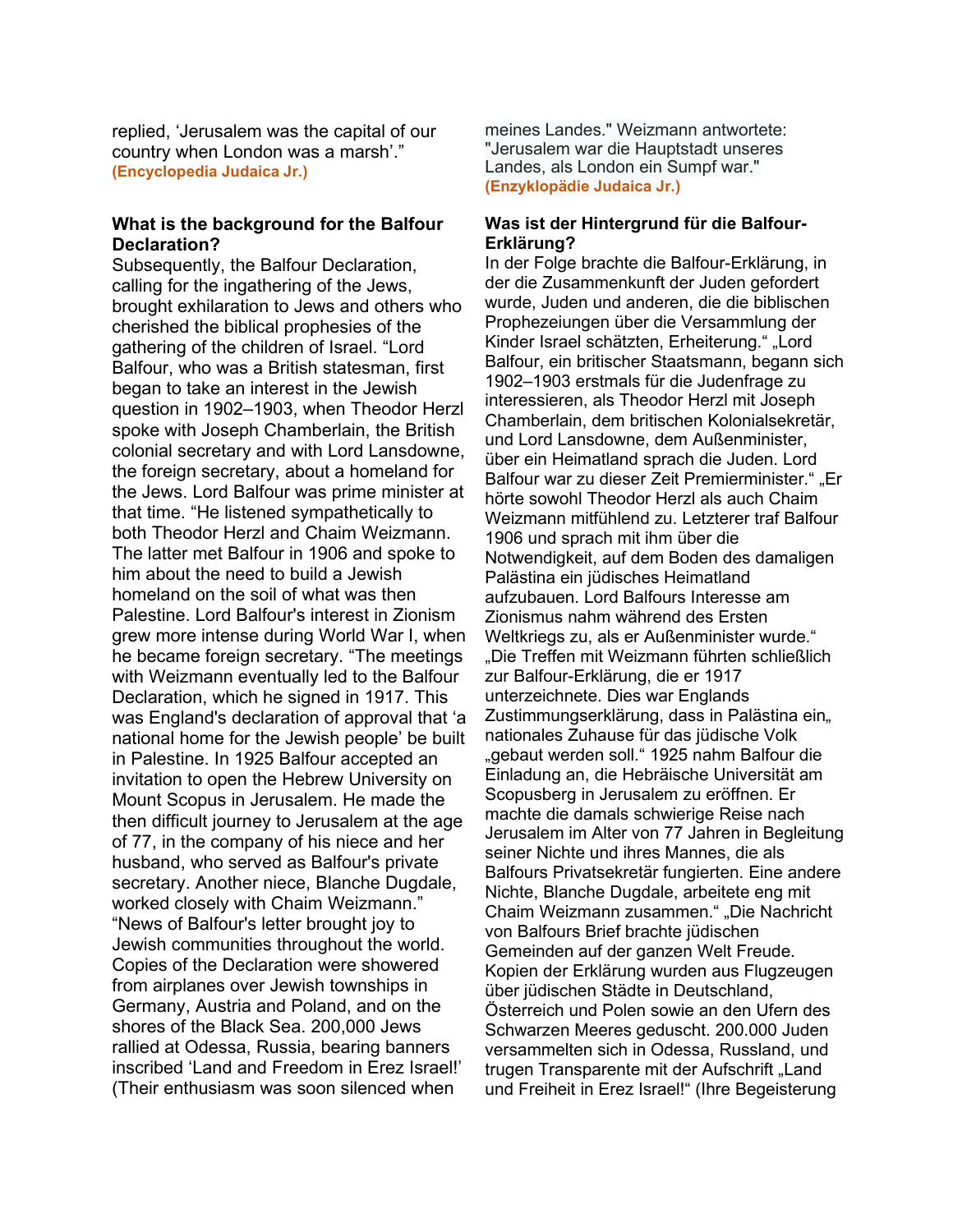the Communists came to power in the same year.)" **(Encyclopedia Judaica Jr.)**

#### **How is Balfour compared to Persia's King Cyrus?**

The Balfour Declaration is compared to the Persian King Cyrus' permission to the exiled Jewish captives in the sixth century B.C.E. to return to Jerusalem to rebuild the Temple. "Zerubbabel, leader of a group of Jews returning from Babylonian exile in the sixth century B.C.E. went to rebuild the Temple in Jerusalem. Zerubbabel (whose name means 'scion of Babylon') was a descendant of exiled King Jehoiachin of Judah. He and Joshua, son of Jehozadak the high priest, brought the first group of Jews back to the Holy Land and began the formidable task of reconstructing the Temple. Despite the harassment of neighboring peoples and the depressing barrenness and desolation of Jerusalem, they managed to set up the altar, reinstitute the sacrificial service and celebrate the Feast of Sukkot. In the second year of their return they began laying the foundations of the Temple, but their efforts were soon forced to a halt. Distrustful of the non-Jewish tribes, Zerubbabel refused their offer of help and, in retaliation, these neighboring groups blocked all further construction attempts." "For years the site remained untouched until finally the prophets Haggai and Zechariah began exhorting the Jews to complete the unfinished task. Once more Zerubbabel and Joshua took up the challenge and this time the Temple was erected." "Zerubbabel is fondly remembered by the Jews for his accomplishment. The Second Temple is often referred to as the Temple of Zerubbabel and in the Hanukkah hymn *Ma'oz Zur,* lauding Israel's past redeemers, the "end of Babylon" is associated with Zerubbabel." **(Encyclopedia Judaica Jr.)**

wurde bald zum Schweigen gebracht, als die Kommunisten im selben Jahr an die Macht kamen.)" **(Enzyklopädie Judaica Jr.)**

#### **Wie ist Balfour im Vergleich zu Persiens König Cyrus?**

Die Balfour-Erklärung wird mit der Erlaubnis des persischen Königs Cyrus an die im Exil lebenden jüdischen Gefangenen im 6. Jahrhundert v. Chr. Verglichen. nach Jerusalem zurückkehren, um den Tempel wieder aufzubauen. "Serubbabel, Anführer einer Gruppe von Juden, die im 6. Jahrhundert v. Chr. Aus dem babylonischen Exil zurückkehrten. ging, um den Tempel in Jerusalem wieder aufzubauen. Serubbabel (dessen Name "Spross von Babylon" bedeutet) war ein Nachkomme des verbannten Königs Jojachin von Juda. Er und Josua, der Sohn des Hohenpriesters Jehozadak, brachten die erste Gruppe von Juden ins Heilige Land zurück und begannen mit der gewaltigen Aufgabe, den Tempel wieder aufzubauen. Trotz der Belästigung benachbarter Völker und der bedrückenden Unfruchtbarkeit und Verwüstung Jerusalems gelang es ihnen, den Altar einzurichten, den Opferdienst wieder einzurichten und das Fest von *Sukkot* zu feiern. Im zweiten Jahr ihrer Rückkehr legten sie den Grundstein für den Tempel, doch ihre Bemühungen wurden bald eingestellt. Serubbabel misstraute den nichtjüdischen Stämmen und lehnte ihr Hilfsangebot ab. Als Vergeltung blockierten diese Nachbargruppen alle weiteren Bauversuche." "Jahrelang blieb der Ort unberührt, bis schließlich die Propheten Haggai und Sacharja begannen, die Juden zu ermahnen, die unvollendete Aufgabe zu erfüllen. Noch einmal nahmen Serubbabel und Joshua die Herausforderung an und diesmal wurde der Tempel errichtet." "Serubbabel wird von den Juden für seine Leistung in bester Erinnerung behalten. Der zweite Tempel wird oft als der Tempel von Serubbabel bezeichnet, und in der Chanukka-Hymne *Ma'oz Zur*, die Israels frühere Erlöser lobt, wird das "Ende Babylons" mit Serubbabel in Verbindung gebracht." **(Enzyklopädie Judaica Jr.)**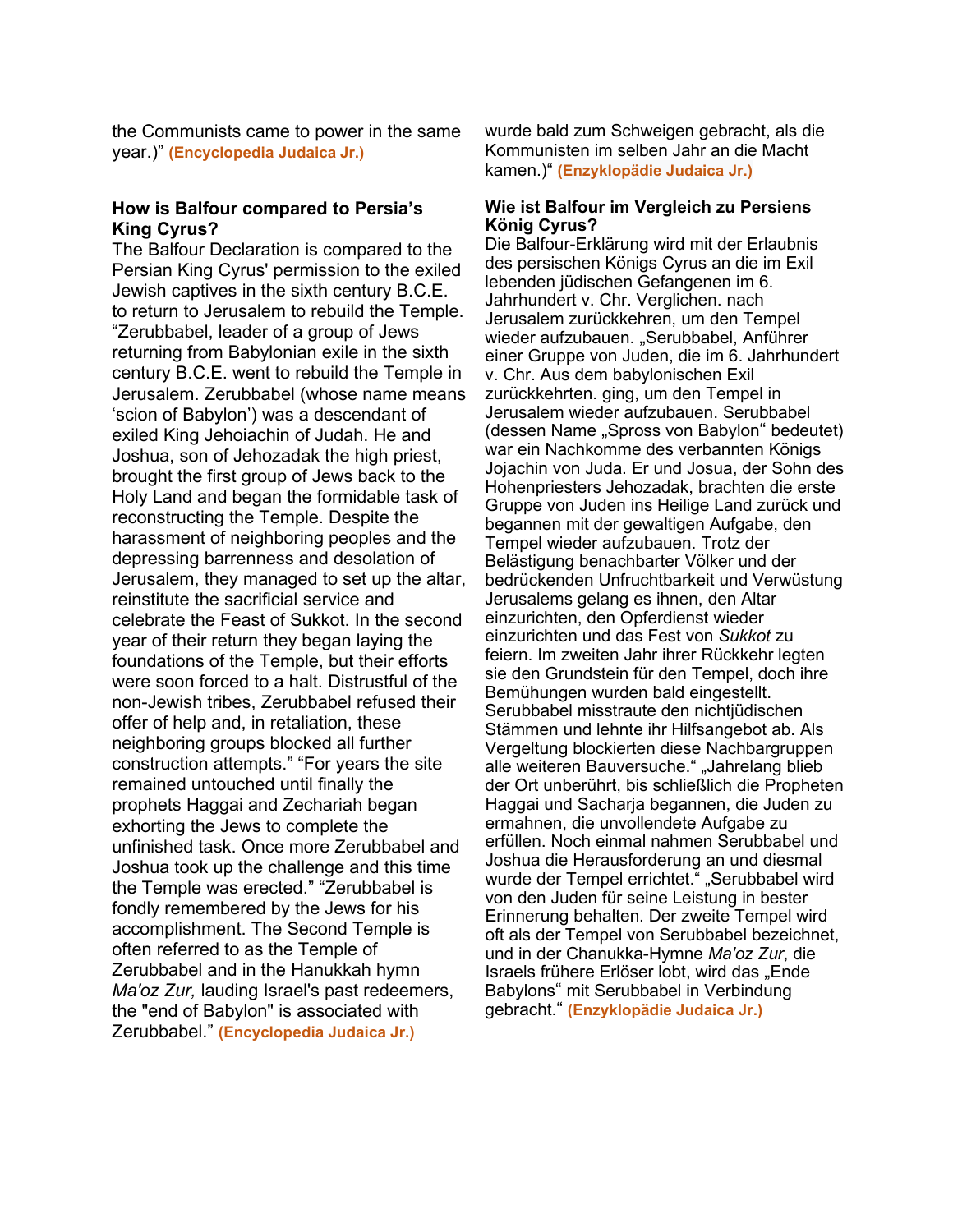#### **How is the Messiah's presence in modern days a sign of the gathering?**

"The Talmud teaches that the ingathering of the exiled kingdoms will be part of the coming of the Messiah. The great exile to Babylonia in the sixth century B.C.E. was ended by Cyrus the Great of Persia. However, the rabbis did not consider his proclamation and the return at that time to be the Ingathering of the Exiles since it was incomplete. The day of the ingathering, the rabbis write, will be 'as great as the day on which heaven and earth were created'." **(Encyclopedia Judaica Jr.)** This exodus from the Diaspora, when viewed in its complete scope, will be greater than the exodus from Egypt. The State of Israel has special emissaries assigned throughout the world to assist the Jews in gathering to Israel. This is a frustrating thing to some religious Jews. They feel that the State of Israel should be established by the Lord through a Messiah; hence, the traditions of a latter-day "Messiah ben Joseph, a Joseph, son of Joseph, who would receive the keys of the gathering of Israel and restore Temple worship." Since the appearance of the Lord several times to the Prophet Joseph Smith, a parallel gathering is taking place. Since the keys of the gathering of Israel were restored to the Prophet Joseph Smith Jr. during Passover week in 1846, special emissaries are also assigned throughout the world to find and assist the "Blood of Israel" to gather to the Lord. The scope of this gathering is the greatest gathering the world has ever known. Calculating for a moment, we see that just before Prophet and President David O. McKay was leading the Lord's work there was one member of the Church for every 100,000 persons on the earth. Now, Prophet and President Russell M. Nelson is leading the Lord's work with one member of the Church of Jesus Christ of Latter-day Saints for almost every 450 persons on the earth! These eye-opening statistics are fruits of the Lord's work. On one hand, the Jews, without knowing the Lord, are also making an

#### **Wie ist die Gegenwart des Messias in der heutigen Zeit ein Zeichen der Versammlung?**

"Der Talmud lehrt, dass die Zusammenkunft der verbannten Königreiche Teil des Kommens des Messias sein wird. Das große Exil nach Babylonien im 6.Jahrhundert v. wurde von Cyrus dem Großen von Persien beendet. Die Rabbiner betrachteten seine Proklamation und die damalige Rückkehr jedoch nicht als Zusammenkunft der Verbannten, da sie unvollständig war. Der Tag der Zusammenkunft, schreiben die Rabbiner, wird "so groß sein wie der Tag, an dem Himmel und Erde geschaffen wurden." **(Enzyklopädie Judaica Jr.)** Dieser Exodus aus der Diaspora wird in seiner Gesamtheit größer sein als der Exodus aus Ägypten. Der Staat Israel hat weltweit spezielle Abgesandte, die die Juden bei der Versammlung nach Israel unterstützen sollen. Für einige religiöse Juden ist dies eine frustrierende Sache. Sie sind der Meinung, dass der Staat Israel vom Herrn durch einen Messias gegründet werden sollte; daher die Traditionen eines neueren "Messias ben Joseph, ein Joseph, Sohn Josephs, der die Schlüssel der Versammlung Israels erhalten und die Tempelverehrung wiederherstellen würde." Seit dem mehrmaligen Erscheinen des Herrn beim Propheten Joseph Smith findet eine parallele Versammlung statt. Da die Schlüssel der Versammlung Israels während der Passahwoche 1846 dem Propheten Joseph Smith Jr. zurückgegeben wurden, werden auch weltweit spezielle Abgesandte eingesetzt, um das "Blut Israels" zu finden und ihm zu helfen, sich beim Herrn zu versammeln. Der Umfang dieser Versammlung ist die größte Versammlung, die die Welt je gekannt hat. Wenn wir für einen Moment rechnen, sehen wir, dass kurz bevor der Prophet und Präsident David O. McKay das Werk des Herrn leitete, auf 100.000 Menschen auf der Erde ein Mitglied der Kirche kam. Jetzt leitet der Prophet und Präsident Russell M. Nelson die Arbeit des Herrn mit einem Mitglied der Kirche Jesu Christi der Heiligen der Letzten Tage für fast alle 450 Menschen auf der Erde! Diese augenöffnenden Statistiken sind Früchte der Arbeit des Herrn. Einerseits machen die Juden, ohne den Herrn zu kennen, auch einen Exodus aus den fernen Regionen der Welt und werden nach Hause versammelt, und ihr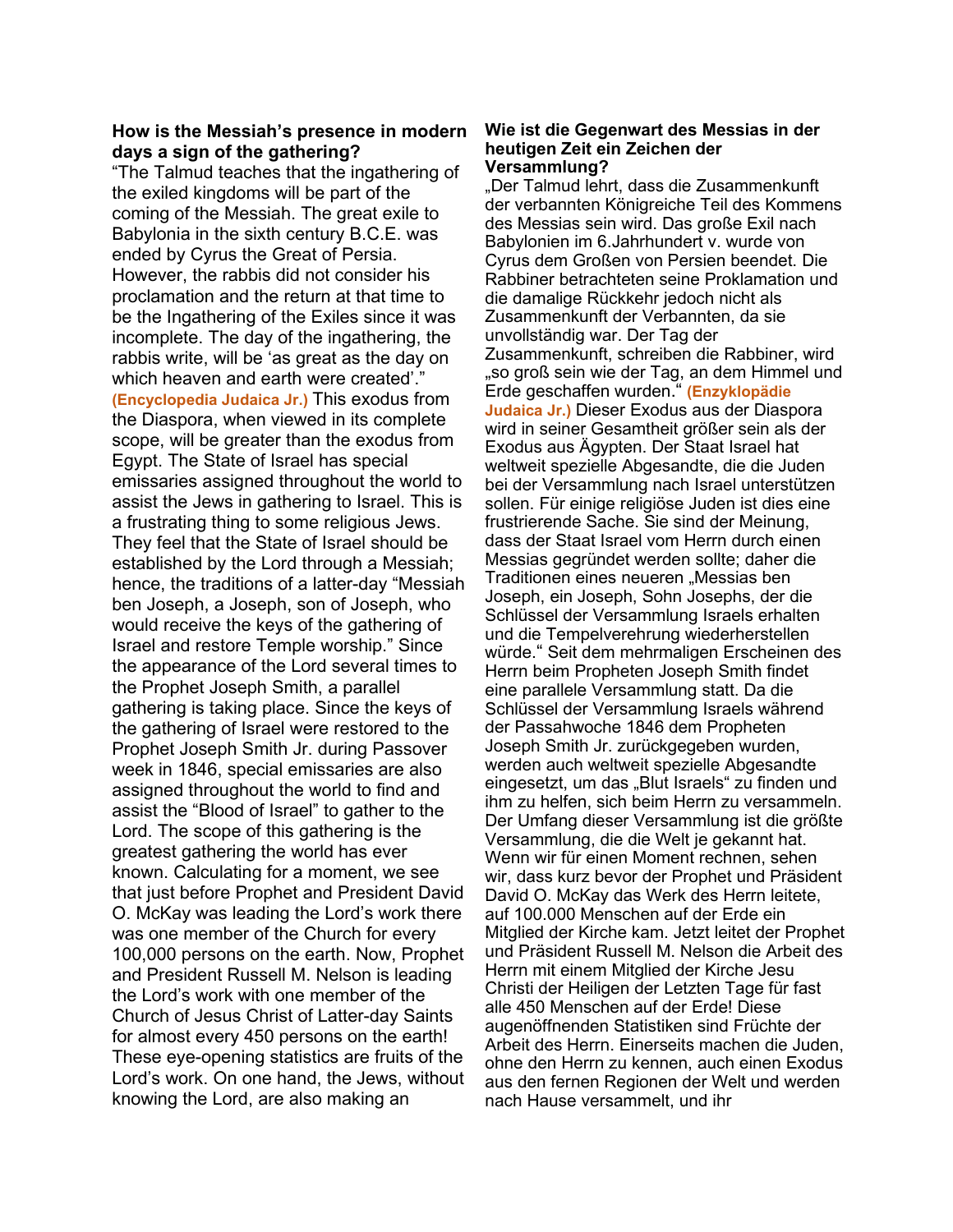exodus from the far- flung reaches of the world and are being gathered home, and their population ratio to the world population is the same as the Latter-day Saints! Jews and Members of the Church have each about 16,000,000 members, combined, just under ½ of 1% of the world population, Yet their combined influence on humanity is extraordinary. It is "*The Mystery of Kinship*" (the name for a TV-documentary being produced by Robert Hatch, Robert Starling and Daniel Rona).

**What is the purpose of this "gathering?"**

As the Jews are gathering to their homeland, Israel, throughout the world, members of the Church of Jesus Christ of Latter-day Saints are making an exodus from not knowing the Lord and are being gathered to an eternal home. They are striving to follow the modern prophets who, like the ancient prophets, wanted them to know the Lord. Their response is in being worthy to know the law in their hearts, without having to be told by many commandments, rules and regulations. "Behold, the days come, saith the LORD, that I will make a new covenant with the house of Israel, and with the house of Judah: Not according to the covenant that I made with their fathers in the day that I took them by the hand to bring them out of the land of Egypt which my covenant they brake, although I was an husband unto them, saith the LORD: But this shall be the covenant that I will make with the house of Israel; After those days, saith the LORD, I will put my law in their inward parts, and write it in their hearts; and will be their God, and they shall be my people. And they shall teach no more every man his neighbour, and every man his brother, saying, Know the LORD: for they shall all know me, from the least of them unto the greatest of them, saith the LORD: for I will forgive their iniquity, and I will remember their sin no more." **(Jeremiah 31:31-33)** "The time has at last arrived when the God of Abraham, of Isaac, and of Jacob, has set his hand again the second time to recover the remnants of his people . . . and with them to bring in the fulness of the Gentiles, and establish that covenant with

Bevölkerungsverhältnis zur Weltbevölkerung ist das gleiche wie das der Heiligen der Letzten Tage! Juden und Mitglieder der Kirche haben zusammen etwa 16.000.000 Mitglieder, zusammen knapp die Hälfte von 1% der Weltbevölkerung. Ihr kombinierter Einfluss auf die Menschheit ist jedoch außergewöhnlich. Es ist "das Geheimnis der Verwandtschaft" (der Name für eine TV-Dokumentation, die von Robert Hatch, Robert Starling und Daniel Rona produziert wird).

**Was ist der Zweck dieser "Versammlung"?**

Während sich die Juden in ihrer Heimat Israel auf der ganzen Welt versammeln, machen die Christi der Heiligen der Letzten Tage einen Exodus, weil sie den Herrn nicht kennen, und werden in ein ewiges Zuhause versammelt. Sie bemühen sich, den modernen Propheten zu folgen, die wie die alten Propheten wollten, dass sie den Herrn kennen. Ihre Antwort besteht darin, würdig zu sein, das Gesetz in ihren Herzen zu kennen, ohne von vielen Geboten, Regeln und Vorschriften unterrichtet zu werden. "Seht, es werden Tage kommen -Spruch des Herrn -, in denen ich mit dem Haus Israel und dem Haus Juda einen neuen Bund schließen werde, nicht wie der Bund war, den ich mit ihren Vätern geschlossen habe, als ich sie bei der Hand nahm, um sie aus Ägypten herauszuführen. Diesen meinen Bund haben sie gebrochen, obwohl ich ihr Gebieter war Spruch des Herrn. Denn das wird der Bund sein, den ich nach diesen Tagen mit dem Haus Israel schließe - Spruch des Herrn: Ich lege mein Gesetz in sie hinein und schreibe es auf ihr Herz. Ich werde ihr Gott sein und sie werden mein Volk sein." **(Jeremia 31: 31-33)** "Endlich ist die Zeit gekommen, in der der Gott Abrahams, Isaaks und Jakobs zum zweiten Mal seine Hand wieder gelegt hat, um die Überreste seines Volkes wiederzugewinnen. . . und mit ihnen, um die Fülle der Heiden einzubringen und den Bund mit ihnen zu schließen, der versprochen wurde, als ihre Sünden weggenommen werden sollten. Siehe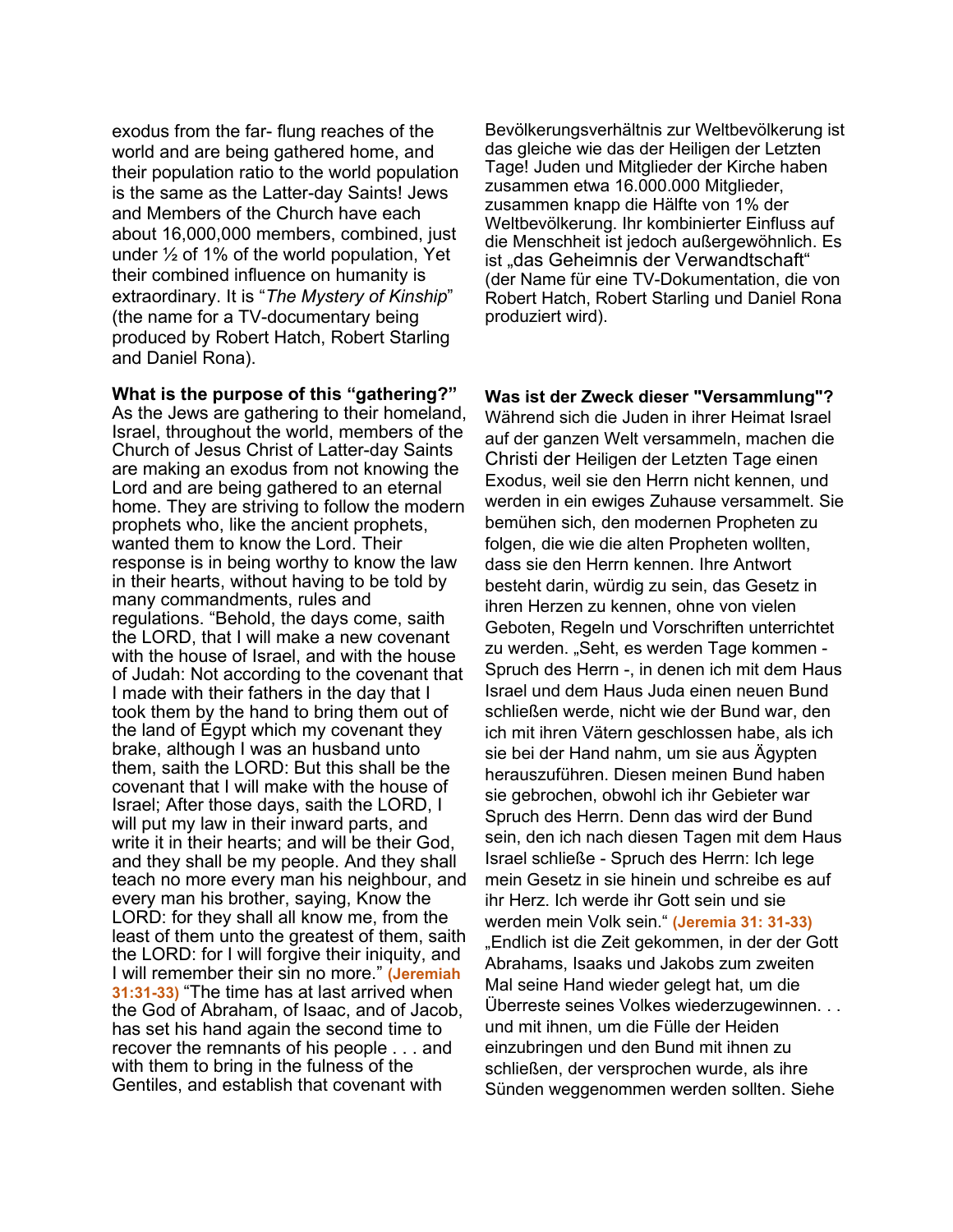them, which was promised when their sins should be taken away. See **Isaiah 6: Romans 6:25, 26 and 27**, and also **Jeremiah 31: 31, 32 and 33**. This covenant has never (before) been established with the house of Israel, norwith the house of Judah." **(Teachings of the Prophet Joseph Smith, Section One 1830-34 Pg.14)**

## **How does the earthly gathering have a symbolism of a heavenly gathering?**

Obviously, many descendants of Abraham are still scattered throughout the world. Isaiah spoke numerous times of the scattering as well as the gathering or return of the covenant descendants. That gathering has physical as well as spiritual meanings. Just as we were sent from God to experience life and exercise our God-given attributes, so do we have the opportunity to return to Him.

## **Who believes that we are created in the image of God?**

The members of the Church of Jesus Christ of Latter-day Saints readily accept "two creation stories" as being spiritual, then temporal. One could say that the first is when mankind is created in the image of God and the second when mankind is physically formed from the materials or elements of the newly created earth, hence from "dust." The Jewish thought on creation is not as clear anymore. "Two Creation Stories? Students of the Bible have long noted several apparent contradictions between the text of section one (**Exodus chapters 1–2:4**) and that of section two (the remainder of **chapter 2**). The second account, for example, does not detail the creation of day and night, of the seas, and of the luminaries; it begins with man who is formed (not created) out of dust (not in the image of God), and is placed into a Garden of Eden which is formed after man (not before him). These and many other apparent differences have led some critical scholars to see the two stories as the work of different authors who wrote at different times and

**Jesaja 6: Römer 6:25, 26 und 27 sowie Jeremia 31: 31, 32 und 33**. Dieser Bund wurde (zuvor) nie mit dem Haus Israel oder mit dem Haus Juda geschlossen." **(Lehren des Propheten Joseph Smith, Abschnitt Eins 1830-34 S. 14)**

## **Wie hat die irdische Versammlung eine Symbolik einer himmlischen Versammlung?**

Offensichtlich sind viele Nachkommen Abrahams immer noch auf der ganzen Welt verstreut. Jesaja sprach zahlreiche Male von der Zerstreuung sowie der Sammlung oder Rückkehr der Nachkommen des Bundes. Diese Versammlung hat sowohl physische als auch spirituelle Bedeutungen. So wie wir von Gott gesandt wurden, um das Leben zu erfahren und unsere von Gott gegebenen Eigenschaften auszuüben, haben wir auch die Möglichkeit, zu ihm zurückzukehren.

#### **Wer glaubt, dass wir nach dem Bilde Gottes geschaffen sind?**

Die Mitglieder der Kirche Jesu Christi derHeiligen der Letzten Tage akzeptieren "zwei Schöpfungsgeschichten" bereitwillig als spirituell und dann als zeitlich. Man könnte sagen, dass das erste ist, wenn die Menschheit nach dem Bilde Gottes geschaffen wird, und das zweite, wenn die Menschheit physisch aus den Materialien oder Elementen der neu geschaffenen Erde geformt wird, also aus "Staub". Der jüdische Schöpfungsgedanke ist nicht mehr so klar. "Zwei Schöpfungsgeschichten? Bibelstudenten haben lange Zeit mehrere offensichtliche Widersprüche zwischen dem Text des ersten Abschnitts (**Genesis Kapitel 1–2: 4**) und dem des zweiten Abschnitts (der Rest des **Kapitels 2**) festgestellt. Der zweite Bericht beschreibt zum Beispiel nicht die Erschaffung von Tag und Nacht, der Meere und der Leuchten; Es beginnt mit dem Menschen, der aus Staub geformt (nicht erschaffen) ist (nicht nach dem Bilde Gottes) und in einen Garten Eden gestellt wird, der nach dem Menschen geformt wird (nicht vor ihm). Diese und viele andere offensichtliche Unterschiede haben einige kritische Gelehrte dazu veranlasst, die beiden Geschichten als das Werk verschiedener Autoren zu betrachten, die zu